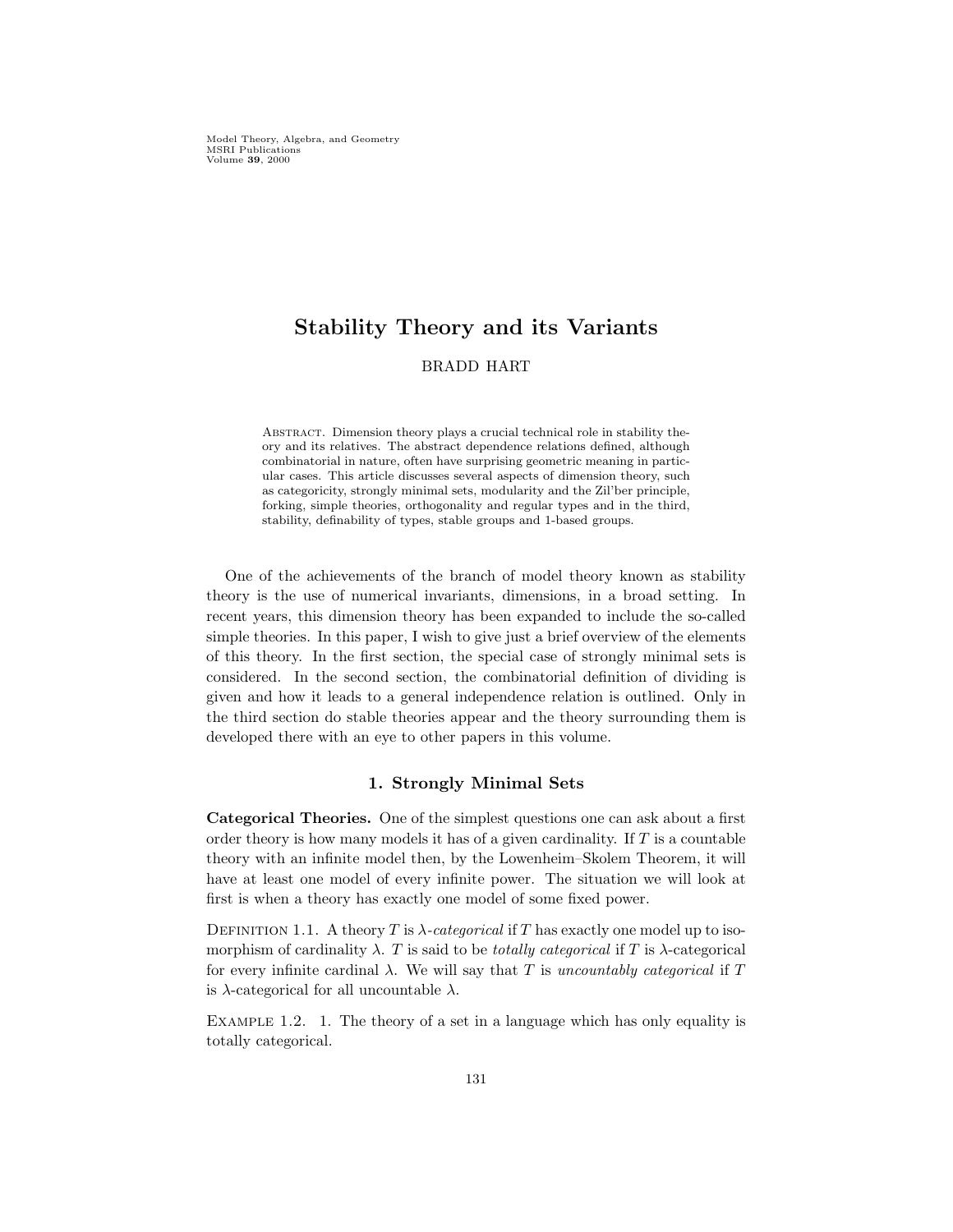1. Suppose that  $D$  is a countable division ring. The theory of a vector space over  $D$  is uncountably categorical and is totally categorical if  $D$  is finite (that is,  $D$  is a finite field). Here the language contains a binary function symbol for addition and a unary function symbol for each scalar in D.

Two variants of this example are the following; fix an infinite dimensional vector space  $V$  over a finite field  $F$ :

2. Infinite dimensional projective space over a finite field.  $P(V)$  is the set of 1dimensional subspaces of V. Define an  $n+1$ -ary relation  $R_n$  on  $P(V)$  as follows:  $R_n(X_1, X_2, \ldots, X_n, Y)$  holds for  $X_1, \ldots, X_n, Y \in P(V)$  if Y is contained in the subspace generated by  $X_1, \ldots, X_n$ . The theory of  $P(V)$  together with all the  $R_n$ 's is totally categorical.

A more general version of this example involves the Galois group of  $F$ ; we describe it via its automorphism group. By a projective geometry, we will mean a structure whose underlying set is  $P(V)$  and whose automorphism group is  $PGL(V) \rtimes Gal(F/L)$  where L is some subfield of F. All of these examples are totally categorical.

3. Infinite dimensional affine space over a finite field. Let  $\tau(x, y, z) = x - y + z$  and for every  $f \in F$ , let  $\lambda_f(x, y) = \lambda x + (1 - \lambda)y$ . The theory of  $(V, \tau, {\lambda_f : f \in F})$ is also totally categorical.

As with the projective space examples above, there are more general affine space examples. By an affine geometry we will mean a structure whose underlying set is V and whose automorphism group is  $AGL(V) \rtimes Gal(F/L)$  where L is a subfield of F. Again, all these examples are totally categorical.

Here are a few other examples that will be commented on later:

5. The theory of  $(Z/4Z)^\omega$  as an abelian group; this theory is totally categorical. 6. The theory of an algebraically closed field of a fixed characteristic; this theory is uncountably categorical.

It is possible for a theory to be  $\omega$ -categorical without being totally categorical; here are two examples:

7. The theory of the rationals as a linear order and the theory of an equivalence relation with two classes, each infinite.

Of course there are many theories which are not categorical in any power, for example:

8. the theory of the real field, Peano arithmetic and the theory of the integers as an abelian group.

 Los conjectured that there were four possibilities for the categoricity spectrum: a theory would be either totally categorical, uncountably categorical but not  $\omega$ categorical,  $\omega$ -categorical but not uncountably categorical or not categorical in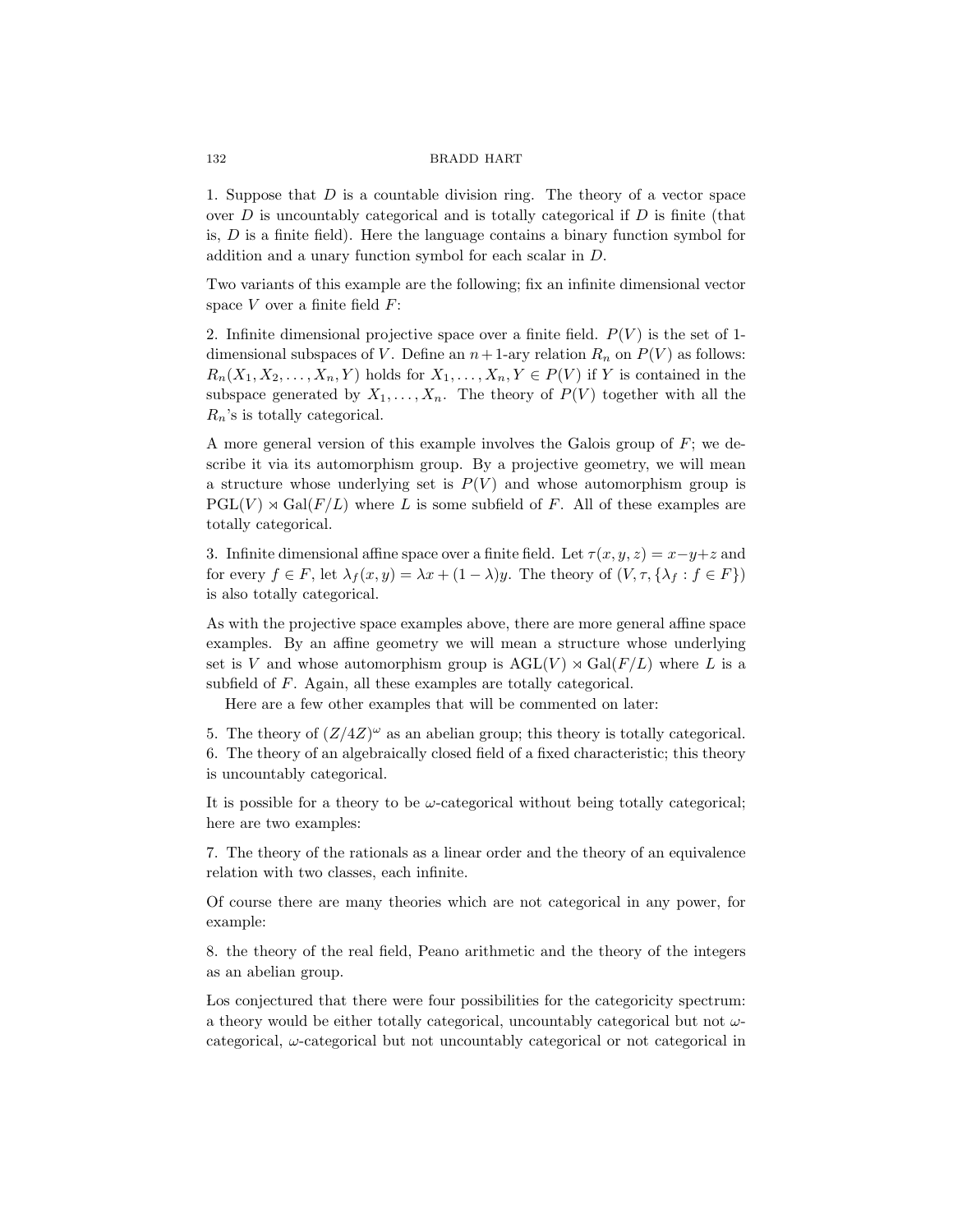any power. This was proved by Morley and is known as the Morley Categoricity Theorem:

THEOREM 1.3. If T is a countable theory which is  $\lambda$ -categorical for some uncountable  $\lambda$  then T is  $\lambda$ -categorical for all uncountable  $\lambda$ .

One intuition behind this conjecture is that for an uncountably categorical theory, the uncountable models are completely controlled by a single dimension and that by specifying that dimension, one specifies the isomorphism type of the model. I want to discuss the key ingredients of the proof of this theorem but first I want to indicate another theorem related to categoricity.

THEOREM 1.4 (LOS–VAUGHT TEST). If  $T$  is categorical and has no finite models then T is complete.

It follows then that examples 5, 6 and 7 above are complete. The first four examples above have finite models and are not complete. One can check that these four examples are all finitely axiomatized. The theory of the infinite models of these theories is then axiomatized by these finitely many axioms together with infinitely many sentences expressing the fact that the models are infinite. Various conjectures arose of which I will only state two:

- 1. Is there a finitely axiomatized, totally categorical theory?
- 2. Is every totally categorical theory finitely axiomatized modulo "axioms of infinity"?

We will say more about these conjectures later but to answer them, one needs a very detailed understanding of the models of totally categorical theories. Historically, this arose through an understanding of the proof of the Morley Categoricity Theorem.

We will work throughout this paper with a countable, complete theory  $T$  with infinite models. For convenience, fix a structure  $M$  which is a  $\lambda$ -saturated model of T for some big cardinal  $\lambda$ .  $\lambda$  will be larger than any set of parameters or any submodel we will choose throughout our discussions. The following is a critical definition.

DEFINITION 1.5. An infinite definable set  $X \subseteq M^n$  for some n is called *strongly minimal* if every definable subset of  $X$  is either finite or cofinite. Here the definable sets may be definable with parameters.

1. In the examples we saw early, the entire model (the set defined by  $x = x$ ) is strongly minimal in the following cases: an infinite pure set, an infinite vector space over a countable division ring, an infinite projective space over a finite field, an infinite affine space over a finite field and any algebraically closed field of a fixed characteristic. The case of either projective or affine space over a finite field follows from the corresponding case of an infinite vector space. For an infinite set, an infinite vector space or an algebraically closed field, it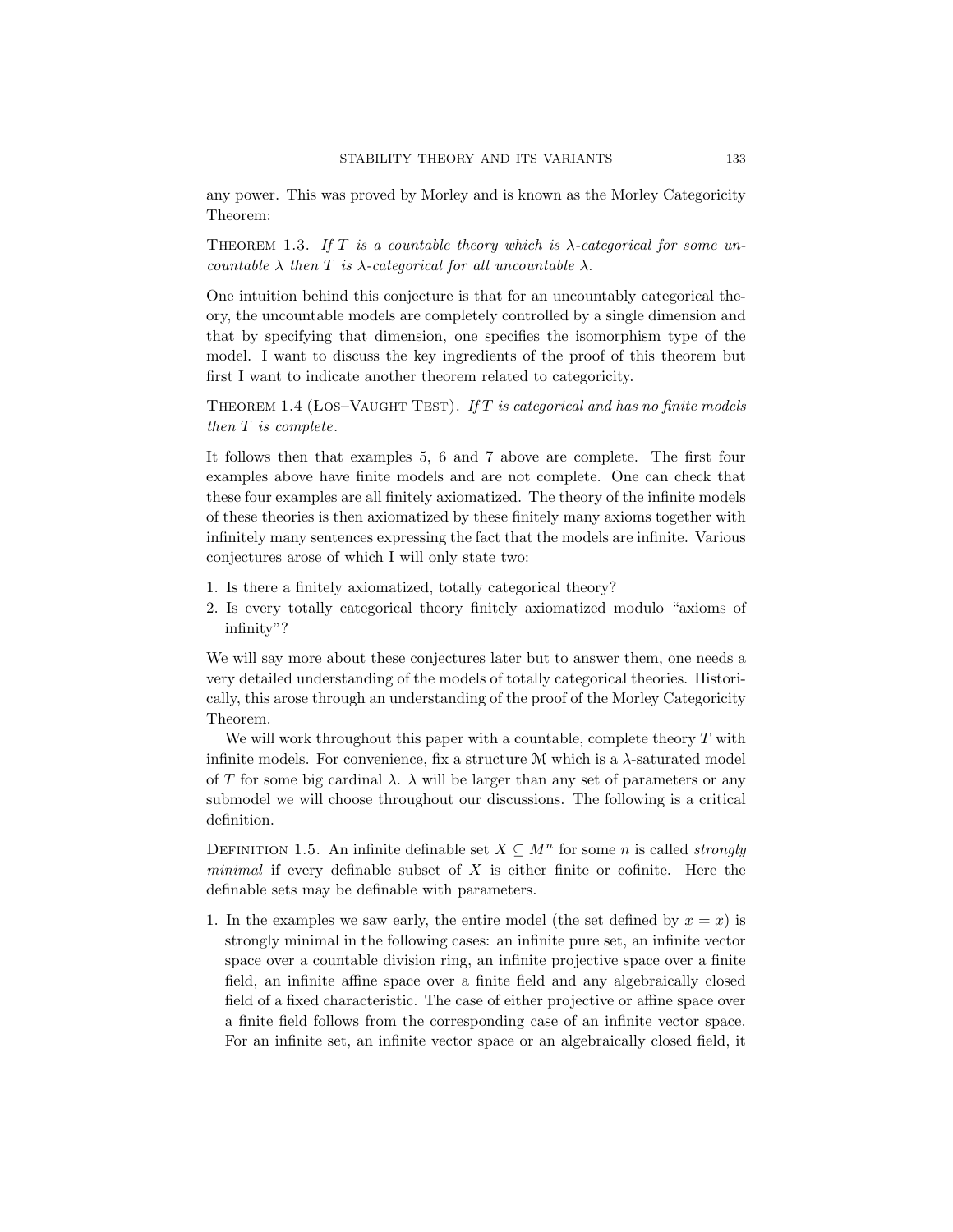is enough to check atomic formulas by quantifier elimination in each case and the solution set of an atomic formula is finite in all cases.

- 2. In the case of the theory of  $(Z/4Z)^\omega$  as an abelian group, the entire model is not strongly minimal but the set defined by  $x + x = 0$  is. Again, this example has quantifier elimination which makes it easy to check this set is strongly minimal.
- 3. A theory does not have to be uncountably categorical to have a strongly minimal set: in the theory of an equivalence relation with two classes each infinite, either equivalence class is strongly minimal.

I wish to discuss dimension theory for strongly minimal sets so let me remind you of the definition of a pregeometry.

DEFINITION 1.6. A pregeometry  $(A, c)$  is a set A together with a closure operator cl :  $\mathcal{P}(A) \to \mathcal{P}(A)$  such that:

- 1. for any  $B \subseteq A$ ,  $B \subseteq \text{cl}(B) = \text{cl}(\text{cl}(B)),$
- 2. if  $B \subseteq C \subseteq A$  then  $\text{cl}(B) \subseteq \text{cl}(C)$ ,
- 3. if  $B \subseteq A$  and  $b \in \text{cl}(B)$  there is a finite  $B_0 \subseteq B$  such that  $b \in \text{cl}(B_0)$ , and
- 4. (Steinitz exchange) if  $B \subseteq A$ ,  $b \in \text{cl}(B \cup \{c\}) \setminus \text{cl}(B)$  then  $c \in \text{cl}(B \cup \{b\})$ .

DEFINITION 1.7. If  $(A, c)$  is a pregeometry, we say that  $B \subseteq A$  is independent if  $b \notin \text{cl}(B \setminus \{b\})$  for any  $b \in B$ . A basis for a set C is an independent set  $B \subseteq C$ such that  $C \subseteq cl(B)$ .

PROPOSITION 1.8. Suppose  $(A, c)$  is a pregeometry. Then for any  $B \subseteq A$ , any maximal independent subset of  $B$  is a basis for  $B$ . Moreover, any two bases for B have the same cardinality.

We now want to consider the closure operator  $\operatorname{acl}_X$  on a definable set X. Suppose that X is defined over a set of parameters d. Then  $\operatorname{acl}_X(Y) = \operatorname{acl}(Y \cup \{d\}) \cap X$ for  $Y \subseteq X$ . It is routine to check that  $\operatorname{acl}_X$  is a closure operator on X which satisfies the first three properties from the definition of pregeometry.

PROPOSITION 1.9. If X is a strongly minimal set then  $\operatorname{acl}_X$  defines a pregeometry on X.

PROOF. We need only to check the exchange property. Suppose that  $a \in$  $\operatorname{acl}_X(C \cup \{b\}) \setminus \operatorname{acl}_X(C)$ . Suppose that  $\varphi(x, y)$  is a formula with parameters from C which expresses that fact that a is algebraic over b. We can choose  $\varphi$ so that  $\varphi(a, b)$  holds and there is an N so that for every b' there are at most N realizations of  $\varphi(x, b')$ . Now suppose that  $\{a_i : i < N + 1\}$  is a set of distinct realizations of  $tp(a/C)$  (remember that a is not algebraic over C).

For the sake of contradiction, suppose that  $b \notin \operatorname{acl}_X(C \cup \{a\})$ . This means, in particular, that  $\varphi(a, M) \cap X$  is infinite. Since X is strongly minimal, this set is cofinite, so  $\varphi(a_i, M) \cap X$  is cofinite for each  $i < N + 1$ . Hence there is  $b' \in X$ so that  $\varphi(a_i, b')$  holds for all  $i < N + 1$  which contradicts the choice of N. So in fact,  $b \in \operatorname{acl}_X(C \cup \{a\}).$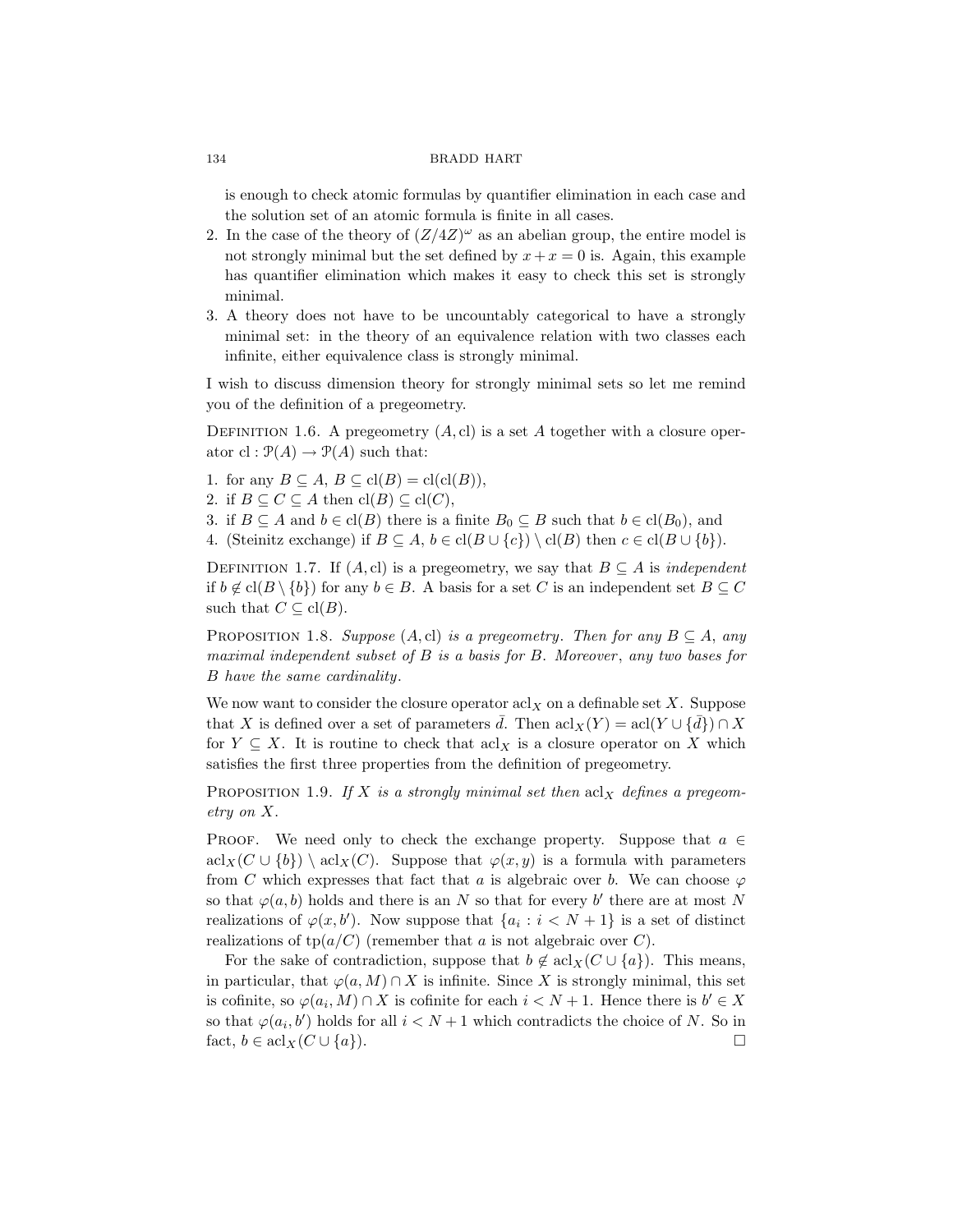The following is easy by compactness.

PROPOSITION 1.10. If X is strongly minimal and  $\varphi(x, y)$  is any formula then there is a number N so that for any b, if  $|\{a \in X : \varphi(a,b) \text{ holds}\}| > N$  then  $\varphi(X, b)$  is infinite.

How will strongly minimal sets be used in trying to understand the models? Suppose that  $X$  is a strongly minimal set defined over parameters  $d$  and further, that I and J are two sets of elements from X, independent with respect to acl x. The claim is that any injection from  $I$  to  $J$  is a  $d$ -elementary map. What this amounts to showing is that for any set  $B \subseteq X$  there is a unique nonalgebraic type in X over  $B \cup \{\bar{d}\}\)$ . The latter is true because for any formula over  $B \cup \{\bar{d}\}\$ , either it or its negation is an algebraic formula.

To summarize then, suppose X is a strongly minimal set defined over  $\overline{d}$ . Now if N is a model containing  $\bar{d}$  then to understand the elementary type of  $X \cap N$ over  $\bar{d}$  one needs only to know the dimension of  $X \cap N$  for then  $X \cap N$  is algebraic over any basis.

But do uncountably categorical theories contain strongly minimal sets? Suppose that M itself is not strongly minimal. Then one can find an infinite, coinfinite definable set  $X \subseteq M$ . Let  $X_0 = X$  and  $X_1 = M \setminus X$ . In general suppose that we have defined an infinite set  $X_{\eta}$  where  $\eta$  is a finite sequence of 0's and 1's. If  $X_n$  is not strongly minimal then it contains an infinite, co-infinite subset Y which we label  $X_{\eta0}$  and let  $X_{\eta1} = X_{\eta} \backslash Y$ . In this way, we produce uncountably many consistent partial types over countably many parameters. Compare this with the following fact due to Ehrenfeucht.

FACT 1.11. For any countable theory  $T$  with infinite models and any uncountable cardinal  $\lambda$ , there is a model of T, M of size  $\lambda$  with the property that for every countable set  $A \subseteq M$ , the number of types realized in M over A is countable.

This naturally leads to the following definition.

DEFINITION 1.12. A theory T is said to be  $\omega$ -stable if for every countable  $A \subseteq M$ ,  $S(A)$  is countable.

So above we have proved the following proposition.

PROPOSITION 1.13. A countable theory  $T$  which is uncountably categorical is  $\omega$ -stable.

COROLLARY 1.14. Any countable, uncountably categorical theory has strongly minimal sets.

Now there are two questions I want to address in the rest of this section and in some sense they represent two different directions in what is known as stability theory:

1. In an uncountably categorical theory, how is the rest of the model related to the strongly minimal set?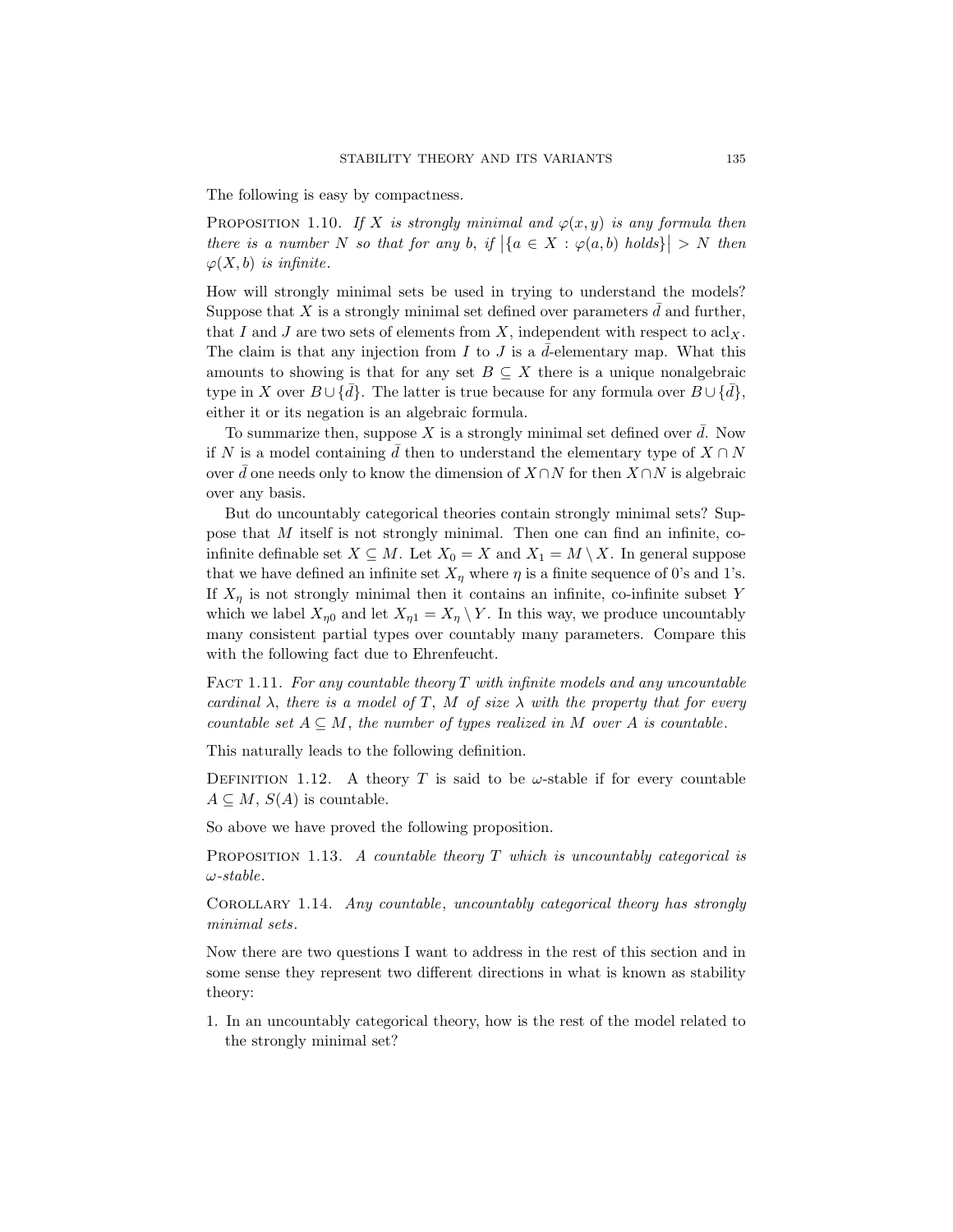2. What can the strongly minimal set look like/be?

Let's consider the first question. One of the means of measuring dimension in model theory is via ranks. The first and the one which most closely resembles dimension from algebraic geometry is Morley rank (written RM for Rang Morley). In the following definition, remember that we are working in a saturated model of the theory at hand and that definable means definable in that model.

DEFINITION 1.15. For a nonempty definable set X, we define  $RM(X)$  inductively:

1. RM $(X) > 0$ ;

2. for a limit ordinal  $\delta$ ,  $RM(X) \geq \delta$  if and only if  $RM(X) \geq \alpha$  for all  $\alpha < \delta$ ;

3. RM(X)  $\geq \alpha + 1$  if and only if there are definable subsets  $Y_i$  of X for  $i \in \omega$ which are pairwise disjoint and such that  $RM(Y_i) \geq \alpha$ .

 $RM(X) = \alpha$  if  $RM(X) \ge \alpha$  and  $RM(X) \ge \alpha$ .  $RM(X) = \infty$  if  $RM(X) \ge \alpha$  for all  $\alpha$ . If  $\varphi(x)$  is a consistent formula then by  $RM(\varphi(x))$  we mean the Morley rank of the set this formula defines.

FACT 1.16. 1. Morley rank is invariant; that is, if  $\bar{a}$  and b have the same type over the empty set and  $\varphi(x,\bar{a})$  is consistent then  $\mathrm{RM}(\varphi(x,\bar{a})) = \mathrm{RM}(\varphi(x,\bar{b})).$ 2. If  $X \subseteq Y$  then  $RM(X) \leq RM(Y)$ .

3. RM( $\bigcup_{i=1}^{n} X_i$ ) = max{RM( $X_i$ ) :  $i = 1, ..., n$  }.

4. There is an ordinal  $\alpha$  that depends only on the theory T such that if  $RM(X) \geq$  $\alpha$  then RM(X) =  $\infty$ .

Remarks 1.17. In the case of algebraically closed fields, Morley rank and algebro-geometric dimension coincide, that is,  $RM(V) = dim(V)$  for V an algebraic variety.

DEFINITION 1.18. If  $RM(X) = \alpha < \infty$  then the Morley degree of X,  $dM(X)$ , is the largest number  $k$  so that there are pairwise disjoint definable subsets of  $X$ ,  $Y_i$ , with  $\text{RM}(Y_i) = \alpha$  for  $i = 1, \ldots, k$ .

FACT 1.19. If  $RM(X) < \infty$  then  $dM(X)$  is well-defined.

PROOF. Suppose that  $RM(X) = \alpha$ . For this proof say that a definable subset Y of X is  $\alpha$ -irreducible if RM(Y) =  $\alpha$  and there do not exist  $Z_1, Z_2 \subseteq Y$ which are disjoint and have Morley rank  $\alpha$ . It is easy to show that the fact that RM(X)  $\neq \alpha$  implies both that there are  $\alpha$ -irreducible subsets of X and that any maximal collection of such is finite. So suppose that  $\{Y_1, \ldots, Y_m\}$  and  $\{Z_1, \ldots, Z_n\}$  are two maximal collections of  $\alpha$ -irreducible subsets of X. We may assume that  $\bigcup_{i=1}^m Y_i = \bigcup_{j=1}^n Z_j = X$ . So

$$
Z_j = \left(\bigcup_{i=1}^m Y_i\right) \cap Z_j = \bigcup_{i=1}^m (Y_i \cap Z_j)
$$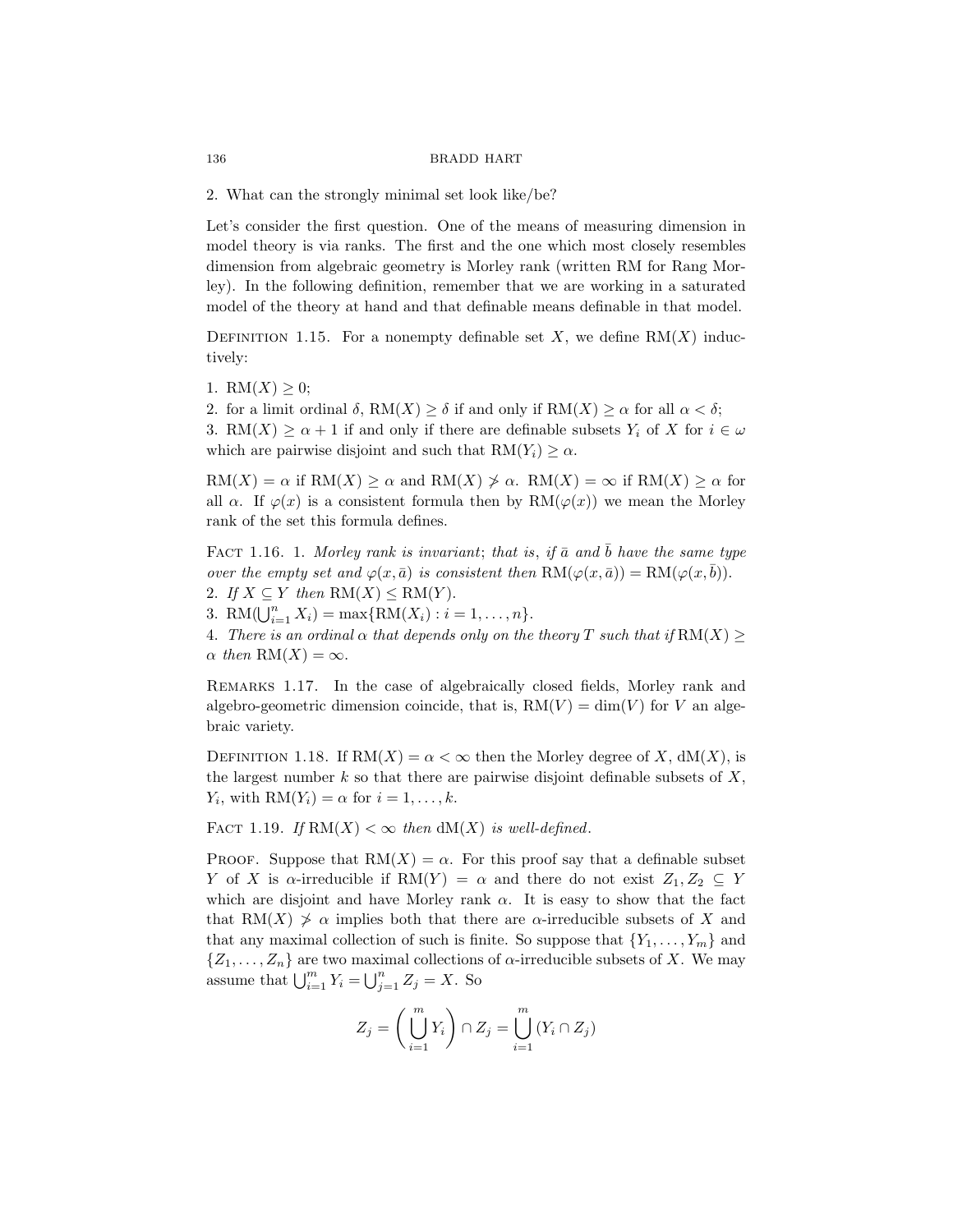so there is at least one i so that  $RM(Y_i \cap Z_j) = \alpha$ . Since  $Z_j$  is  $\alpha$ -irreducible, there is at most one such i. So the map sending j to that i such that  $RM(Z_i \cap Y_i) = \alpha$ is well-defined and injective. Symmetry shows that it is a bijection and so  $k = m$ .  $\Box$ 

Note that in the previous proof we don't show that the decomposition of  $X$  into Morley degree 1 pieces is unique but only that it is " $\alpha$ -unique": RM $(Y_i \triangle Z_j) < \alpha$ . It is also worth noting that a strongly minimal set has Morley rank and Morley degree 1.

## PROPOSITION 1.20. T is  $\omega$ -stable if and only if  $RM(X) < \infty$  for every X.

PROOF. Suppose there is a definable set X such that  $RM(X) = \infty$ . By Fact 1.16 there is an  $\alpha$  such that if  $RM(Y) \ge \alpha$  then  $RM(Y) = \infty$ . So since  $RM(X) \ge$  $\alpha + 1$ , choose two disjoint subsets of X both of which have Morley rank greater than or equal to  $\alpha$ . By the choice of  $\alpha$ , both of these sets have Morley rank  $\infty$ . Repeating this argument one can build a binary tree of height  $\omega$  of definable sets such that each branch is consistent and no two branches are mutually consistent. This contradicts  $\omega$ -stability.

Now suppose that  $RM(X) < \infty$  for every X. Fix a countable model M of T. For every  $p \in S(M)$ , associate a formula  $\varphi_p \in p$  so that  $\varphi_p$  has the least Morley rank of all formulas in  $p$  and among those has the least Morley degree. It is easy to see then that this formula uniquely determines  $p$ . But there are only countably many formulas over M so  $S(M)$  is countable.

Now we will address how a structure is built or constructed over a strongly minimal set.

DEFINITION 1.21. 1. A type  $p \in S_n(A)$  is said to be isolated if there is a formula  $\varphi \in p$  such that if  $\varphi \in q \in S_n(A)$  then  $p = q$  (p is isolated in the Stone space topology on  $S_n(A)$ .

2. If  $A \subseteq N \prec M$  then N is said to be a prime model over A if whenever  $A \subseteq N' \prec M$  then there is an elementary map  $f : N \to N'$  fixing A.

3. N is said to be constructible over A if  $N = \{a_i : i < \alpha\}$  and, for every i,

$$
tp(a_i/A \cup \{a_j : j < i\})
$$

is isolated.

FACT 1.22. 1. If N is constructible over A then N is prime over A.

2. If  $T$  is  $\omega$ -stable then there are constructible models over all sets.

3. If  $N_1$  and  $N_2$  are constructible over A then  $N_1$  and  $N_2$  are isomorphic over A.

Proof. The first is straightforward. For the second, the main point is that if you fix a set A and any consistent formula  $\varphi(x)$  over A then the type of least Morley rank and degree containing  $\varphi(x)$  is isolated. The third fact was proved by J. P. Ressayre.  $\Box$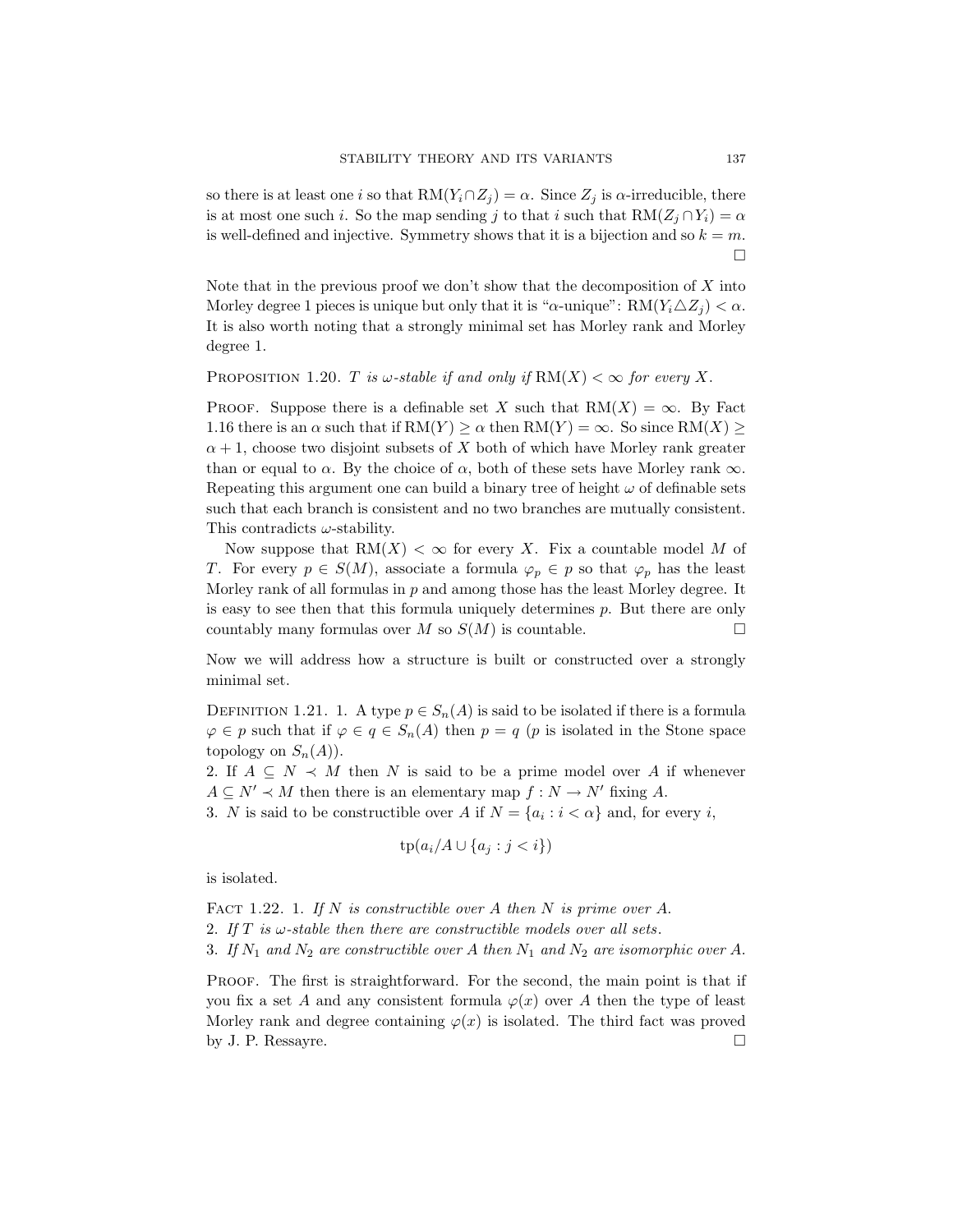The main structure theorem for uncountably categorical theories is:

THEOREM 1.23 [Baldwin and Lachlan 1971]. If  $T$  is uncountably categorical then there is an isolated type  $p(\bar{y})$  over the empty set and a formula  $\varphi(x, \bar{y})$  such that whenever N is a model of T and  $\bar{a} \in N$  realizes p then  $\varphi(x, \bar{a})$  defines a strongly minimal set and N is constructible and minimal over  $\varphi(N,\bar{a})$ .

That is, the isomorphism type of  $N$  is determined by the dimension of the set  $\varphi(N,\bar a).$ 

EXAMPLE 1.24. An example of what the above theorem does not say is given by the theory of  $(Z/4Z)^\omega$  as an abelian group. It would be nice if every model of an uncountably categorical theory was algebraic over a basis for a strongly minimal subset of the model (as in the case of algebraically closed fields) but  $(Z/4Z)^\omega$  is a counterexample to this. For in this group, every element  $a$  is isolated over the strongly minimal set  $2x = 0$  by the formula,  $2x = 2a$ . But this formula has infinitely many solutions.

Returning now to the question of what a strongly minimal set can be, we make a definition which makes sense for any pregeometry.

DEFINITION 1.25. A pregeometry  $(X, c)$  is said to be modular if whenever  $A, B \subseteq X$  are finite dimensional, closed subsets of X then

 $\dim(A) + \dim(B) = \dim(A \cap B) + \dim(A \cup B)$ 

 $(X, c)$  is said to be locally modular if the above equality holds whenever  $A \cap B$ is nonempty.

A strongly minimal set is said to be modular or locally modular if the associated pregeometry is.

Example 1.26. 1. An infinite set, an infinite vector space over a division ring or a projective space over a finite field are all examples of modular strongly minimal sets.

If the pregeometry  $(X, c)$  satisfies  $cl(A) = \bigcup_{a \in A} cl(a)$  for all  $A \subseteq X$  then the pregeometry is said to be trivial or degenerate. An infinite set is such a pregeometry.

2. An affine space over a finite field is locally modular but not modular; two distinct parallel lines are a counter-example to modularity.

3. An algebraically closed field is not locally modular (see Example 1.8 on page 77 of [Pillay 1996]).

One of the guiding principles of geometric model theory is the Zil'ber Principle (for a general discussion, see [Peterzil and Starchenko 1996]):

ZIL'BER PRINCIPLE. Under suitable geometric or topological conditions, a nonlocally modular strongly minimal set interprets an infinite field.

A particular instance of this principle can be applied to simple, algebraic groups. Suppose that  $G$  is a simple, algebraic group over an algebraically closed field  $F$ .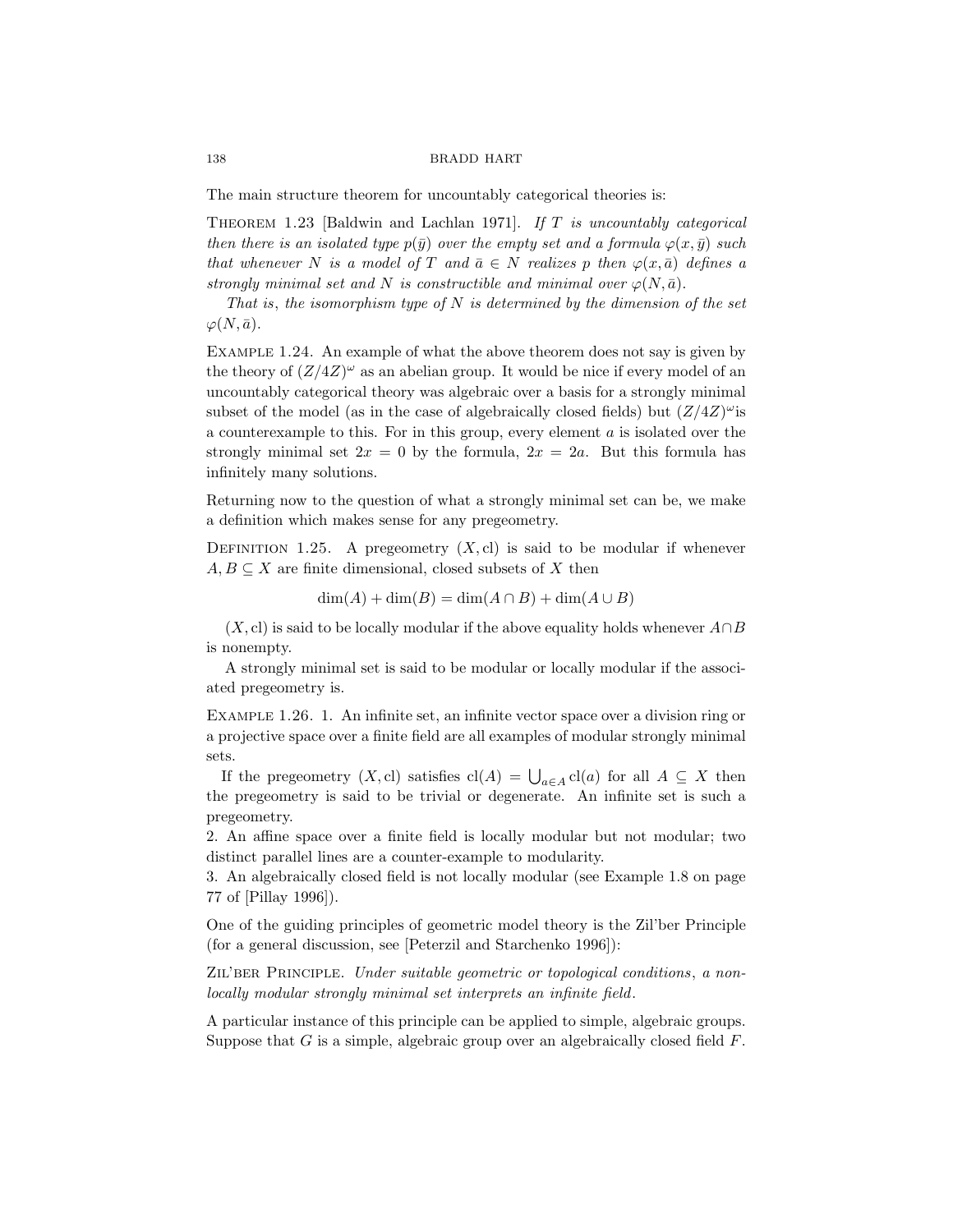Viewed as an abstract group  $G$  is not locally modular and in fact,  $G$  interprets a field  $F'$  which is isomorphic to  $F$ .

More information regarding the Zil'ber Principle appears in [Marker 2000]. In the remaining part of this section, I wish to point out a special case of the Zil'ber Principle in  $\omega$ -categorical theories. The following theorem is due to Cherlin, Harrington and Lachlan [Cherlin et al. 1985] and Zil'ber [1984].

THEOREM 1.27. An  $\omega$ -categorical, strongly minimal set is locally modular.

One can in fact say more but we need a definition first.

DEFINITION 1.28. A strongly minimal set  $X$  is said to be strictly minimal if  $\operatorname{acl}_X(a) = \{a\}$  for all  $a \in X$ .

For instance, a projective or affine geometry over a finite field is strictly minimal but a vector space over a finite field is not. In general, to obtain a strictly minimal set from an  $\omega$ -categorical strongly minimal set, one first removes the algebraic closure of the empty set (a finite set in the  $\omega$ -categorical case) and then quotients by the definable equivalence relation of interalgebraicity. In this way, one can see that, except for finitely many points, an  $\omega$ -categorical, strongly minimal set is a finite cover of a strictly minimal set.

The following theorem provides an enumeration of all  $\omega$ -categorical, strictly minimal sets.

THEOREM 1.29. An  $\omega$ -categorical strictly minimal set is either a pure set, or a projective or affine geometry over a finite field.

One can use this more precise information about  $\omega$ -categorical, strictly minimal sets to understand the structure of the prime model discussed above in the case of a totally categorical theory. Fix a totally categorical theory  $T$  and any model,  $M$ , of  $T$ .

FACT 1.30. For any finite, algebraically closed set  $B \subseteq M$  and  $a \notin B$ , there is  $c \in \operatorname{acl}(B \cup \{a\})$  such that  $\operatorname{tp}(c/B)$  is strictly minimal.

A more global version of this local fact is:

FACT 1.31. For any  $a \in M$ , there is a number n and  $a_0, \ldots, a_n \in \text{acl}(a)$  such that  $a = a_n$  and for every i,  $tp(a_i/a_0, \ldots, a_{i-1})$  is either algebraic or strictly minimal.

Example 1.32. To see how this works, let's return to the example of the abelian group,  $(Z/4Z)^\omega$ . Recall that it is not algebraic over the strongly minimal set  $2x = 0$ . However, if we fix any element a and let  $2a = b$  then we see that the number n in the previous fact is 2: b is either 0 (and hence algebraic over the empty set) or  $tp(b/\varnothing)$  is strictly minimal. In either case,  $tp(a/b)$  is strictly minimal; in the latter case, the strictly minimal set is an affine geometry.

The picture then to have of this example is a base set represented by the strictly minimal set  $2x = 0$  and then above each element of this set, a "fibre"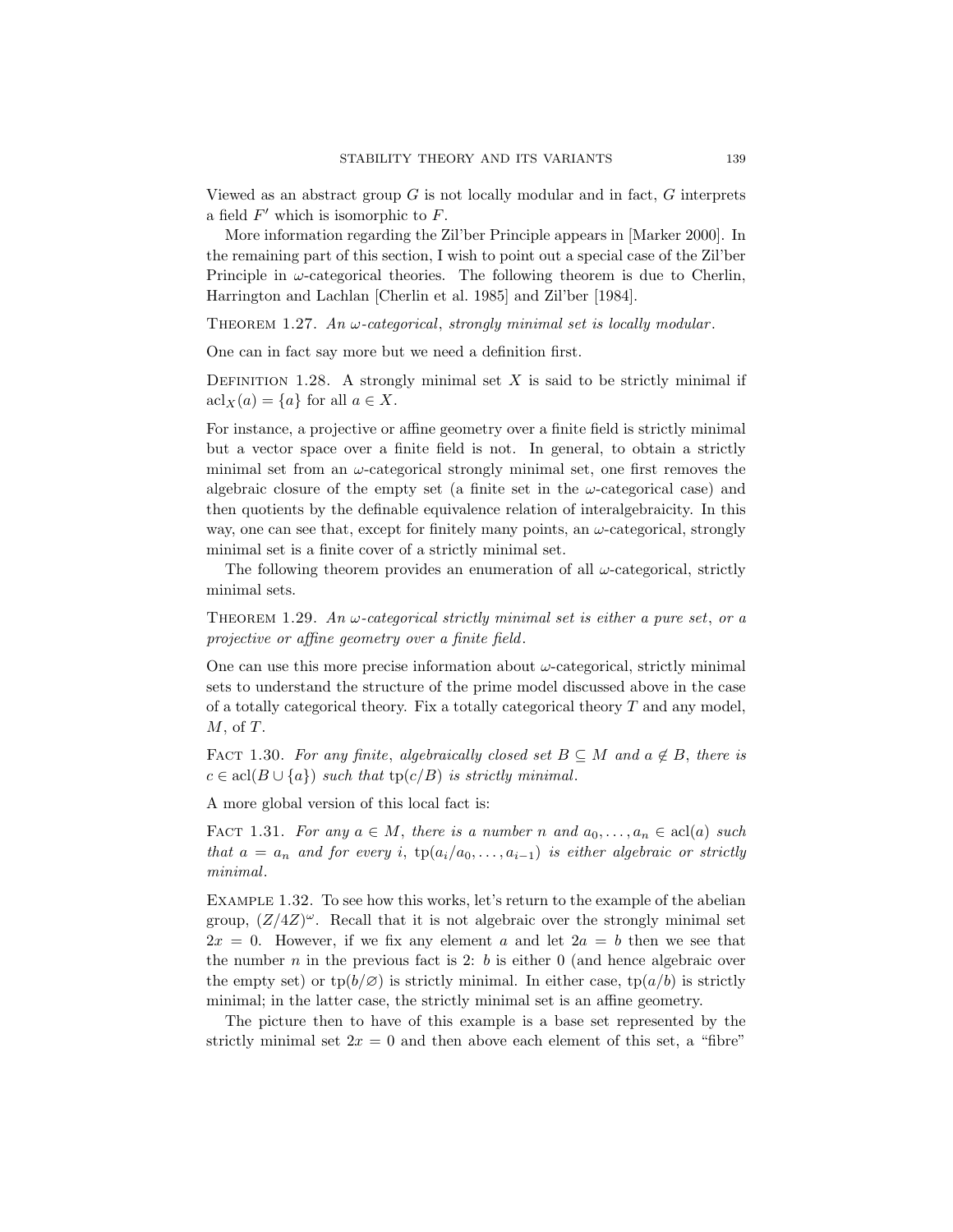which is itself a strictly minimal set. To completely understand the structure then one must know what the strictly minimal sets are (and this is given by the Theorem above) and how the fibres interact (often the hardest part).

Hrushovski used this type of analysis to prove the following:

Theorem 1.33 [Hrushovski 1989]. Any totally categorical theory is finitely axiomatized modulo "axioms of infinity" (which express the fact that the strongly minimal set is infinite).

## 2. Dividing

Before we can introduce the general notion of dimension, we must introduce a basic model theoretic definition.

DEFINITION 2.1. Suppose that  $(I, <)$  is an infinite linear order and A is a subset of a model M. A sequence  $\{a_i : i \in I\}$  of tuples from M is said to be indiscernible over A if, whenever  $i_1 < \cdots < i_n$  and  $j_1 < \cdots < j_n$  are sequences from I,  $tp(a_{i_1} \ldots a_{i_n}/A) = tp(a_{j_1} \ldots a_{j_n}/A)$ .

Example 2.2. 1. A transcendence basis in an algebraically closed field, ordered in any way, is an example of an indiscernible sequence over the empty set.

2.  $(Q, \leq)$  with the usual order is also an example of an indiscernible sequence over the empty set.

We now introduce the most important definition on our way towards a general dimension theory. This definition is due to Shelah [1978].

DEFINITION 2.3. 1. A formula  $\varphi(x, a)$  (and the set it defines) is said to *divide* over A if there is an sequence I, indiscernible over A, with  $a \in I$  such that  $\{\varphi(x, b) : b \in I\}$  is inconsistent.

2. A definable set  $X$  (and the formula which defines it) is said to *fork* over  $A$  if X is contained in the union of finitely many definable sets, each of which divides over A.

3. A type p divides (forks) over A if there is  $\varphi \in p$  which divides (forks) over A.

We introduce a ternary relation symbol  $\perp$  between subsets of M as follows:

 $A \cup_C B$  if and only if tp( $A/B \cup C$ ) does not divide over C.

We will say that A and B are independent over C if  $A \cup_C B$  although the justification for this terminology will only come later.

EXAMPLE 2.4. 1. Suppose that X is a strongly minimal set defined over A. Then any infinite, definable subset of X does not divide over A.

To see this, by compactness, it is enough to see that any finitely many Aconjugates of  $X$  have a nonempty intersection. But  $X$ , and each of its conjugates, is cofinite and so the intersection is nonempty.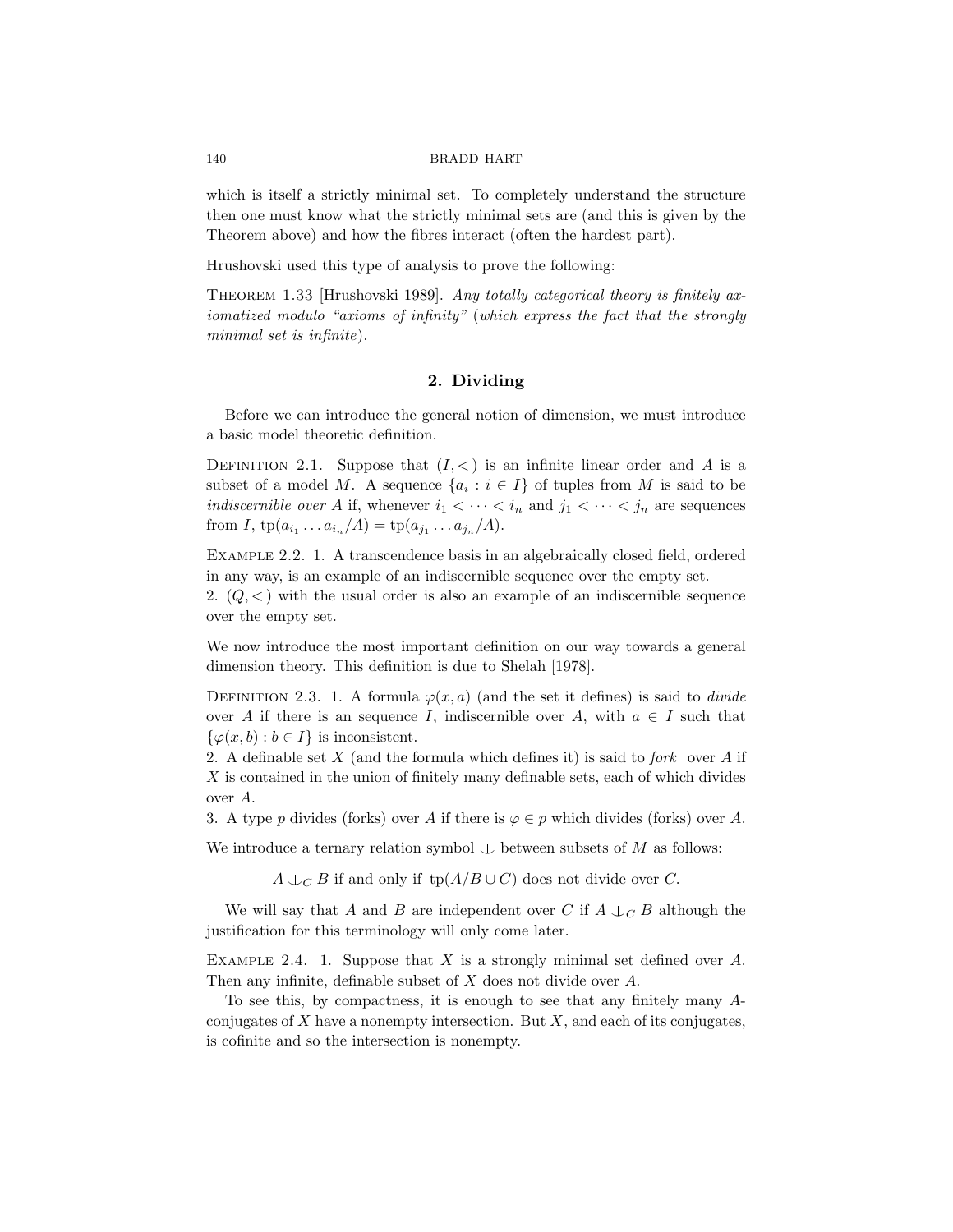2. In an  $\omega$ -stable theory, a type  $p \in S(B)$  does not divide over  $A \subseteq B$  if  $RM(p) = RM(p|A).$ 

To see this, suppose that p divides over A. Then there is a sequence  $\{p_i :$  $i \in \omega$  of A-conjugates of p so that for some n, any n distinct  $p_i$ 's are mutually inconsistent. We can assume that  $p_i \in S(B_i)$  and that the sequence  $\{B_i : i \in \omega\}$ is indiscernible over A. Choose  $\varphi \in p | A$  so that  $\text{RM}(\varphi) = \text{RM}(p|A)$ . Now since the  $p_i$ 's are n-inconsistent, we can find  $\psi_i(x, b_i) \in p_i$  and  $m \leq n$  with the following properties:

- 1.  $\psi(x, b_i)$  strengthens  $\varphi$  for every *i*;
- 2. if we let  $\theta_k = \bigwedge_{mk \leq i < m(k+1)} \psi_i(x, b_i)$  then  $\text{RM}(\theta_k) = \text{RM}(\varphi)$  for all k; 3. RM $(\theta_k \wedge \theta_l) <$ RM $\overline{(\varphi)}$  for all  $k \neq l$

From the properties of Morley rank, we see that the formulas

$$
\left\{\theta_k \wedge \bigwedge_{l < k} \neg \theta_l : k \in \omega\right\}
$$

are pairwise inconsistent, strengthen  $\varphi$  and have the same Morley rank as  $\varphi$ which is a contradiction.

3. Suppose our model is an infinite vector space over a finite field with a nondegenerate symplectic bilinear form. Then any nonalgebraic one-type does not divide over the empty set. For suppose that  $p$  is a nonalgebraic 1-type over a subspace A (in general, it is enough to check that all 1-types do not divide over small sets). Let  $\{A_i : i \in \omega\}$  be any indiscernible sequence with  $A_0 = A$  and let B be their common intersection. Then it follows that  $\{A_i : i \in \omega\}$  is linearly disjoint over B. Now p is determined by the linear map f it defines on A (for all  $a \in A$ ,  $f(a) = \alpha$  if and only if  $\langle x, a \rangle = \alpha \in p$ . If we let  $p_i$  be the conjugate of p over  $A_i$  and  $f_i$  be the corresponding conjugate of f then the consistency of  $\bigcup_{i\in\omega}p_i$  is equivalent to the ability to extend all the maps  $f_i$  to a linear map on the subspace generated by  $A_i$ 's. The latter is clear by the linear disjointness of the  $A_i$ 's over  $B$ .

Dividing and forking satisfy many properties in all theories.

- 1. Both dividing and forking are invariant under automorphisms of the large, saturated model that we are working in.
- 2. If  $X \subseteq Y$  are definable sets and Y divides (forks) over A then so does X.
- 3. (Extension) If  $A \subseteq B \subseteq C$  and  $p \in S(B)$  does not fork over A then p has an extension in  $S(C)$  which does not fork over A.
- 4. (Finite Character)  $A \cup_C B$  if and only if  $a \cup_c b$  for every finite  $a \in A$ ,  $b \in B$ and  $c \in C$ .
- 5. If  $A \subseteq B$ ,  $a \in \text{acl}(B)$  and  $a \cup_A B$  then  $a \in \text{acl}(A)$ .
- 6. (Weak transitivity) If  $B \subseteq C \subseteq D$  and  $A \cup_B D$  then  $A \cup_B C$  and  $A \cup_C D$ .
- 7. (Left transitivity) If  $C \subseteq B \subseteq A$ ,  $A \cup_B D$  and  $B \cup_C D$  then  $A \cup_C D$ .

The first two properties listed above follow immediately from the definitions. The extension property is the entire reason for defining forking and is easily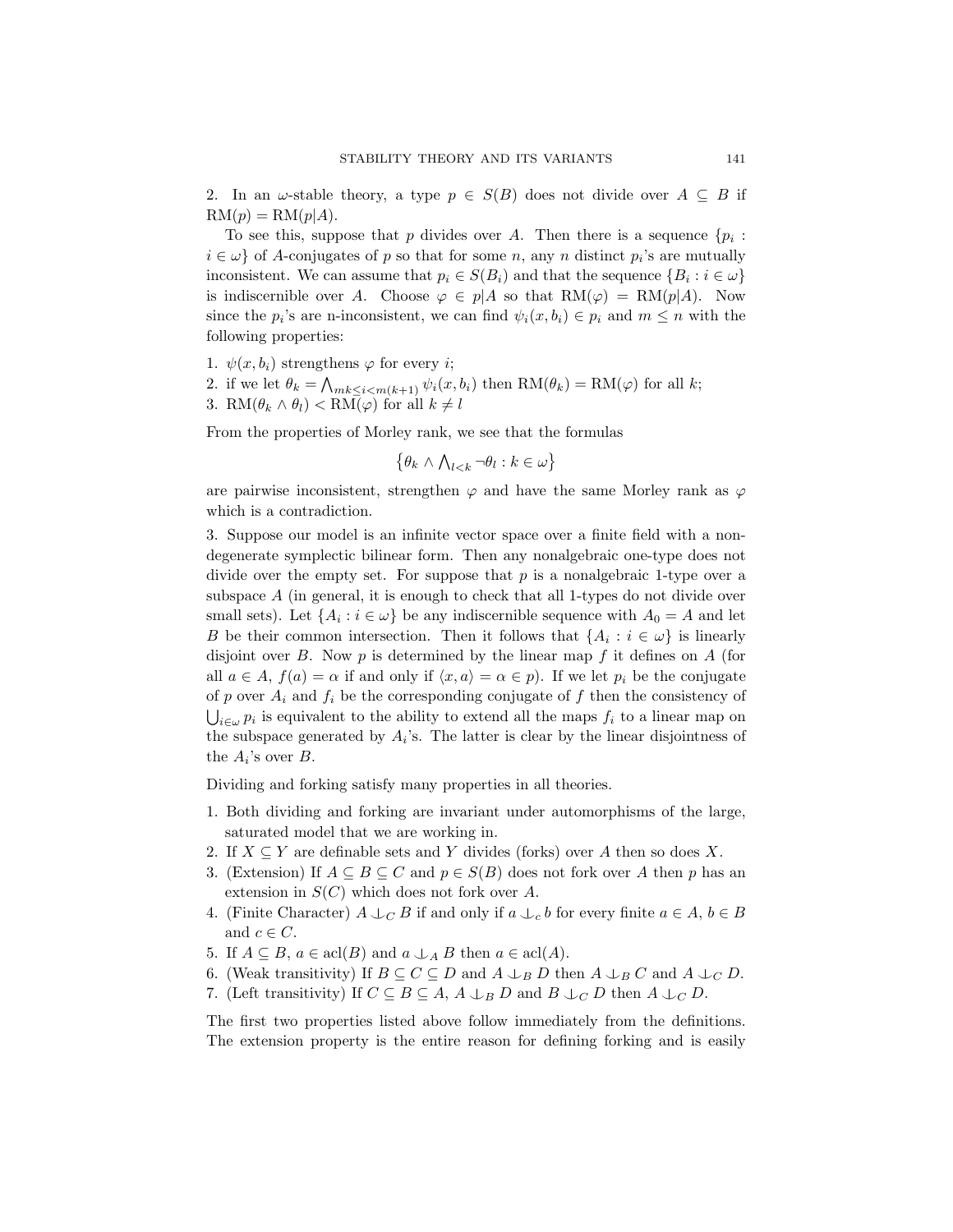verified by compactness. Both finite character and weak transitivity are easily verified. Left transitivity is extremely useful (see [Hart et al. 1998], section 4); a proof can be found in [Shelah 1980] and [Kim 1998].

DEFINITION 2.5. 1. A sequence  $\{a_i : i < \alpha\}$  is *independent over* A if, for every j,  $a_j \perp_A \{a_i : i < j\}.$ 

2. A Morley sequence for a type  $p \in S(A)$  is a sequence of realizations of p which is both independent and indiscernible over A.

### Key general assumptions

- 1. (Forking equals dividing) Whenever a definable set forks over a set A, it divides over A.
- 2. (The Kim property, KP) A formula  $\varphi(x, a)$  does not divide over A if and only if there is a Morley sequence I in  $tp(a/A)$  such that  $\{\varphi(x, b) : b \in I\}$  is consistent.

In a theory which satisfies the key general assumptions the following properties hold, trivially, dividing satisfies the extension property. Far less trivially, we have

Theorem 2.6. In a theory which satisfies the key general assumptions, dividing is symmetric, that is,  $A \cup_C B$  if and only if  $B \cup_C A$ .

As a corollary of the left transitivity property,

COROLLARY 2.7. In a theory which satisfies the key general assumptions, dividing is transitive; that is, if  $C \subseteq B \subseteq A$  and  $D \cup_B A$  and  $D \cup_C B$  then  $D \cup_C A$ .

In fact recently in [Kim 1999], Kim has shown the the key general assumptions are equivalent to dividing being symmetric.

The most important of the properties that dividing satisfies in certain theories is the following (proved in [Kim and Pillay 1997]):

THEOREM 2.8. (Type amalgamation over a model; also known as the Independence Theorem) Fix a theory which satisfies the key general assumptions. Suppose that A and B both contain a model M and are independent over M. If p and q are types over A and B respectively and both are nonforking extensions of a common type over M then p and q have a common nonforking extension.

### Simple theories

DEFINITION 2.9. A theory  $T$  is simple if every type does not divide over a set of size at most  $|T|$ . We say that in such a theory, dividing (or forking) satisfies local character.

THEOREM 2.10. Simple theories satisfy the key general assumptions; that is, forking equals dividing and the Kim property holds.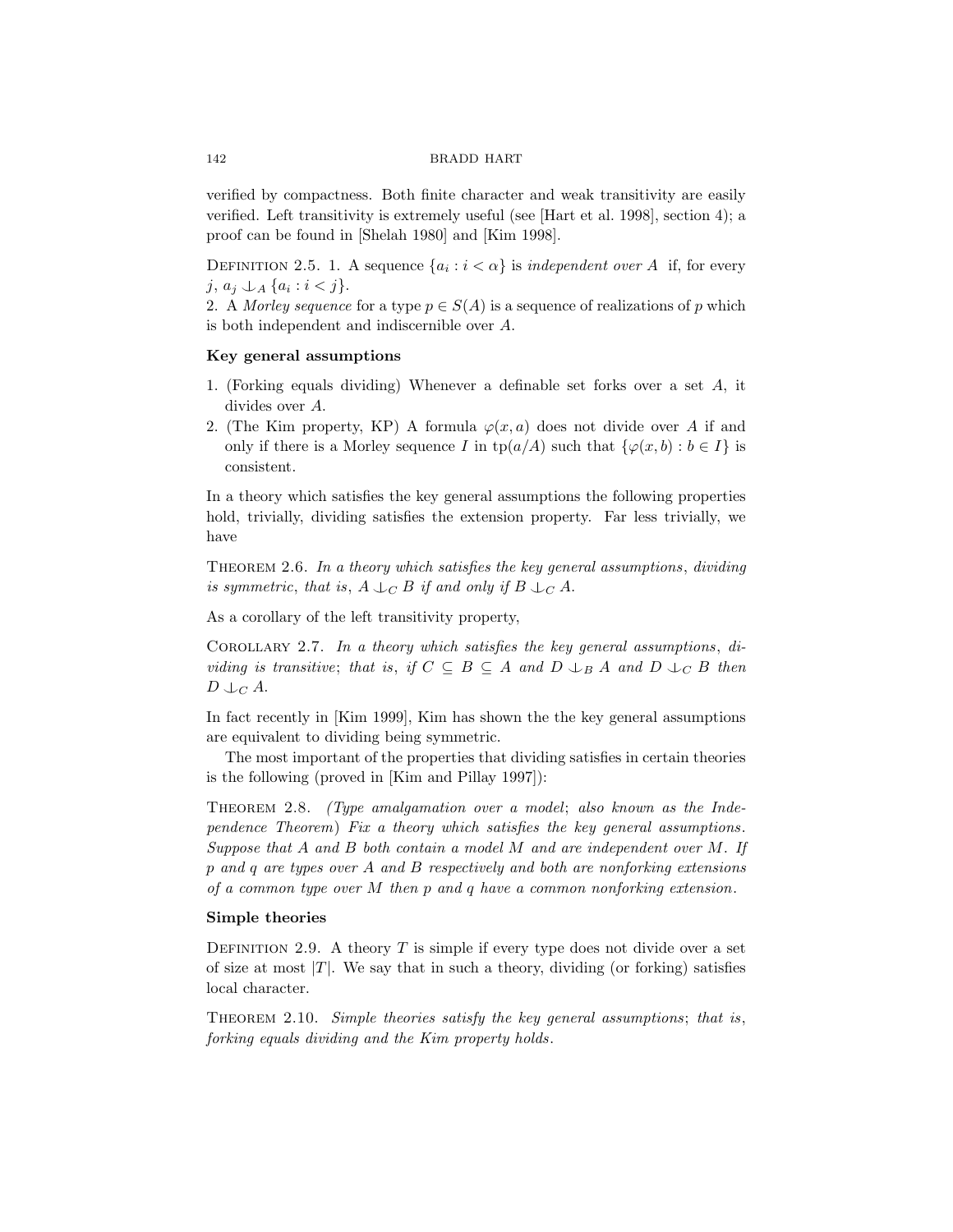EXAMPLE 2.11. 1. Any  $\omega$ -stable theory is simple. This follows from Example 2.4.2.

2. The theory of an infinite vector space over a finite field with a nondegenerate symplectic bilinear form is simple. This follows from Example 2.4.3.

3. The theory of the random graph is simple. One can show this in a manner similar to (but easier than) Example 2.4.3; see the remarks after the next theorem for an alternative approach.

4. The generic triangle-free graph is not an example of a simple theory. There are several ways to see this; the one I present will be an application of type amalgamation.

The first observation is that the only indiscernible sequence of singletons in any model of this theory has no edges between the points. Otherwise, any three points will form a triangle.

So suppose that the theory of the generic triangle-free graph is simple. Fix a model M (we do this only to match the form of the type amalgamation theorem). I claim that any two points  $a$  and  $b$ , not in  $M$ , with an edge between them are independent over M. This follows from the first observation since if we consider an M-indiscernible sequence  $\{b_i : i \in \omega\}$  starting with b then there are no edges between the  $b_i$ 's so there is nothing inconsistent about the type which contains the type of a over M and the statement that x is connected to each of the  $b_i$ 's. But then if we let  $p_a$  be the type of an element connected to  $a$  but not to any element of M and  $p_b$  be the similar type, connected to b but nothing in M, then by what we just said,  $p_a$  and  $p_b$  are nondividing extensions of their common restriction to M. However, any point which would realize  $p_a$  and  $p_b$  would form a triangle. Since type amalgamation fails, this theory cannot be simple.

5. The theory of the real field is **not** simple; the theory of  $(Q, \langle \rangle)$  is **not** simple.

Let's show that  $(Q, \leq)$  is not simple (real closed fields can be done in a similar manner). We will show that dividing is not symmetric. Consider the type  $p(x; y, z)$  determined by " $y < x < z$ ". For any a it is fairly clear that  $p(a; y, z)$  does not divide over the empty set (for any sequence of singletons in any model of this theory it is consistent that there is something bigger than and something smaller than them all). However, if  $a < b$  then  $p(x; a, b)$  does divide over the empty set. For we can choose an indiscernible sequence  $a = a_0$  $b = b_0 < a_1 < b_1 < a_2 < b_2 < \cdots$  for which even  $p(x; a, b) \cup p(x, a_1, b_1)$  is not consistent.

The following characterization theorem shows the connection between the existence of an independence relation satisfying many of the properties we have mentioned up until now and simpicity. Its proof is due to Kim and Pillay and appears in [Kim and Pillay 1997].

THEOREM 2.12. A theory is simple if and only if there is an invariant ternary relation on sets which has finite and local character, is symmetric and transitive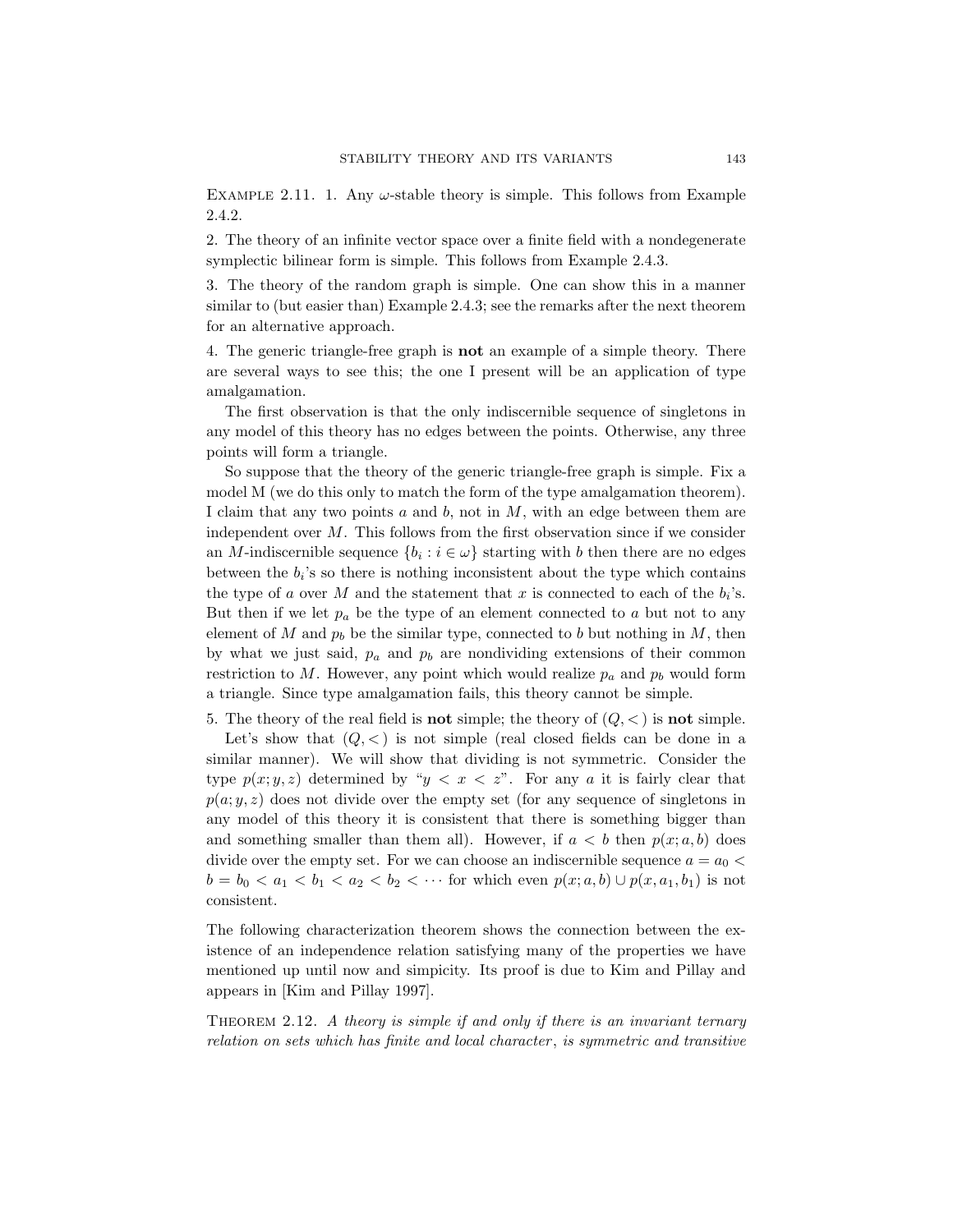and satisfies extension and type amalgamation over models. If such a ternary relation exists then it must be nondividing.

The usefulness of this theorem cannot be overstated. In practice, when one encounters a theory "in nature", it often comes with a suggestion for an independence relation. A case in point is the theory of algebraically closed fields with a generic automorphism (ACFA, see [Chatzidakis 2000]). It is frequently easier to check that the example satisfies the properties listed above then it is to work through the definition of dividing. For instance, for the random graph, suppose A is a subgraph of B and C, and say that B and C are independent over A if and only if  $B \cap C = A$ . Then it is straightforward to check that all the properties listed in the characterization theorem are satisfied and so the random graph is simple (and this independence relation is the dividing relation).

Orthogonality, supersimplicity and regular types. Any sufficiently general notion of independence leads to a derived notion of orthogonality; see the almost axiomatic treatments in [Makkai 1984] and [Shelah 1978]. In the case of simple theories, the details are worked out in [Hart et al. 1998] where the following definitions appear.

DEFINITION 2.13. 1. If  $p, q \in S(A)$  then p and q are almost orthogonal if whenever a and b realize p and q respectively then a and b are independent over A.

2.  $p$  and  $q$  are said to be *orthogonal* if all their nonforking extensions to common domains are almost orthogonal.

3. p is regular if it is orthogonal to all its forking extensions.

It is shown in [Hart et al. 1998] that regular types are the dimension carrying objects in simple theories.

PROPOSITION 2.14. If  $p \in S(A)$  is regular then independence over A is a pregeometry on the realizations of p.

Example 2.15. 1. The nonalgebraic type over the empty set in a strongly minimal set is a regular type.

2. The unique rank  $\omega$  1-type over the empty set in the theory of differentially closed fields of characteristic zero is a regular type. (See [Marker 2000] in this volume.)

There is a rank which is more general than Morley rank called SU-rank; it is also defined inductively:

DEFINITION 2.16. For a type  $p$ ,

1.  $SU(p) > 0$ .

2. SU(p)  $\geq \alpha + 1$  if and only if there is q, a forking extension of p, such that  $\text{SU}(q) \geq \alpha$ .

3. For a limit ordinal  $\delta$ ,  $SU(p) \geq \delta$  if and only if  $SU(p) \geq \alpha$  for all  $\alpha < \delta$ .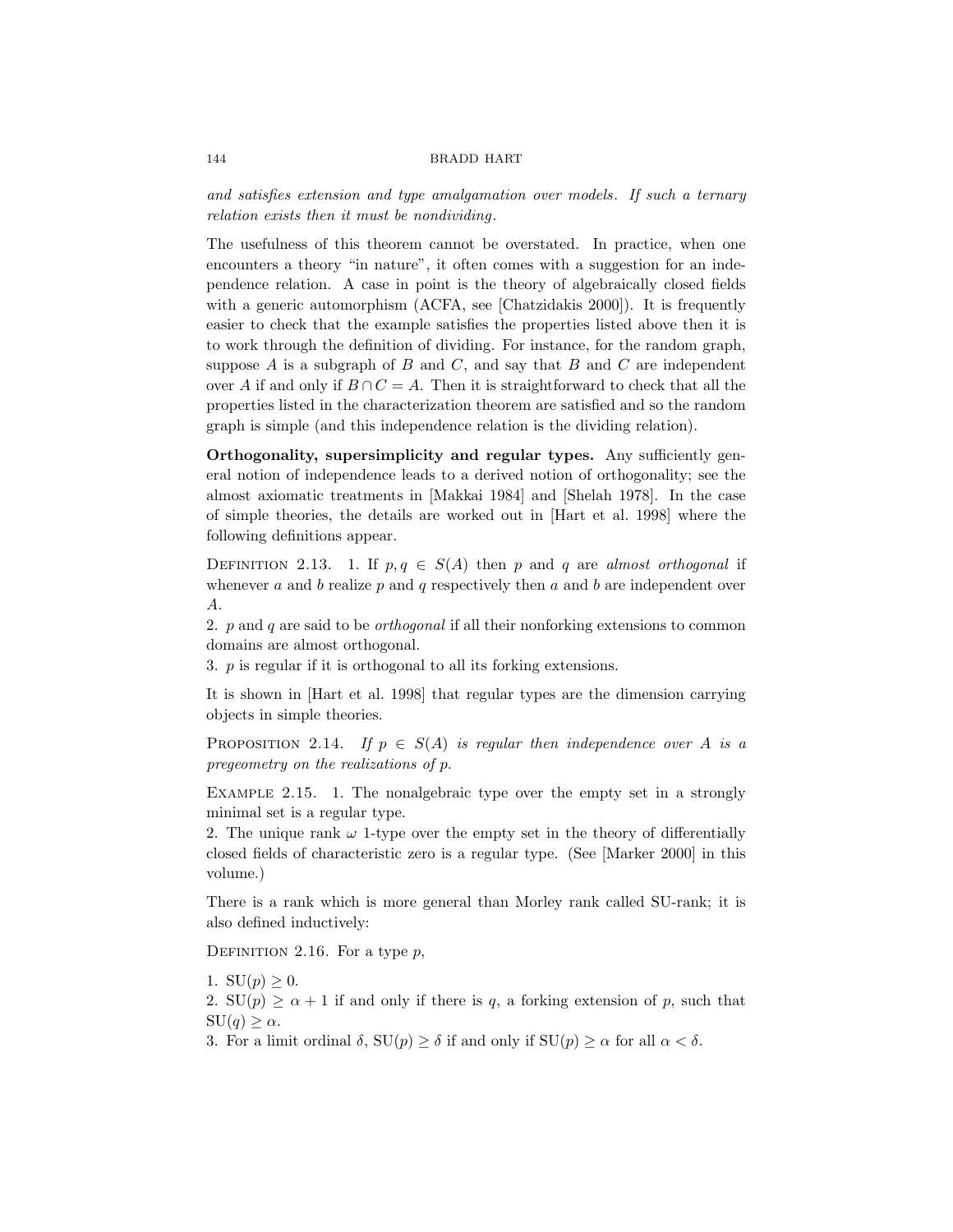4.  $SU(p) = \alpha$  if  $SU(p) \ge \alpha$  and  $SU(p) \ge \alpha + 1$ ;  $SU(p) = \infty$  if  $SU(p) \ge \alpha$  for all α.

A theory for which  $SU(p) < \infty$  for all p is called *supersimple*. The following appears in [Hart et al. 1998] and shows that it is supersimple theories that have "enough" regular types.

PROPOSITION 2.17. If T is simple and  $SU(p) < \infty$  then p is nonorthogonal to a regular type.

## 3. Stability

The rationale for this section stems from the need for many of concepts in [Chatzidakis 2000]. On the other hand, many discussions of dimension theory in a model theoretic context will revolve around the notions here; we start with one which predates simplicity.

DEFINITION 3.1. A partial type p is stable if there is a  $\lambda$  such that, for any set A of size  $\lambda$ , the number of extensions of p over A is of size at most  $\lambda$ .

EXAMPLE 3.2. 1. The partial type  $x = x$  is stable in all of the following theories: algebraically closed fields of any fixed characteristic, differentially closed fields of characteristic zero, any strongly minimal set. In such a case, one says that the theory is stable.

2. Consider a theory whose universe is partitioned by two unary predicates U and  $V$ ;  $U$  contains a an algebraically closed field and  $V$  contains a copy of a real closed field. It is easy to see that the partial type  $U(x)$  is stable.

3. Consider a theory again with two unary predicates which partition the universe, call them V and  $V^*$ . The model  $(V, V^*)$  will be an infinite vector space over a finite field, V and its dual  $V^*$ . Neither of these predicates is stable even though the theory of a vector space over any field is stable in its own right.

Definability of types. Independence on realizations of stable types has a more intrinsic definition than the one found in the last section which depends on the following definition.

DEFINITION 3.3. A type  $p \in S(A)$  is definable if, for every formula  $\varphi(x, y)$ , there is a formula  $d_{\varphi}(y, a)$  with  $a \in A$  such that, for every  $b \in A$ ,  $\varphi(x, b) \in p$  if and only if  $d_{\varphi}(b, a)$  holds.

EXAMPLE 3.4. Suppose that M is a left R-module for some ring R. M is considered a structure in the language with  $0, +, -$  and a unary function symbol for every  $r \in R$ . The following is a theorem of Baur ([Baur 1976]).

THEOREM 3.5. If  $T = Th(M)$  then any definable set is a boolean combination of cosets of definable subgroups. In fact, each coset is an instance of a formula  $\varphi(x, y)$  of the form  $\exists z(Axz = y)$  where A is an R-matrix and the subgroup is defined by  $\varphi(x, 0)$ .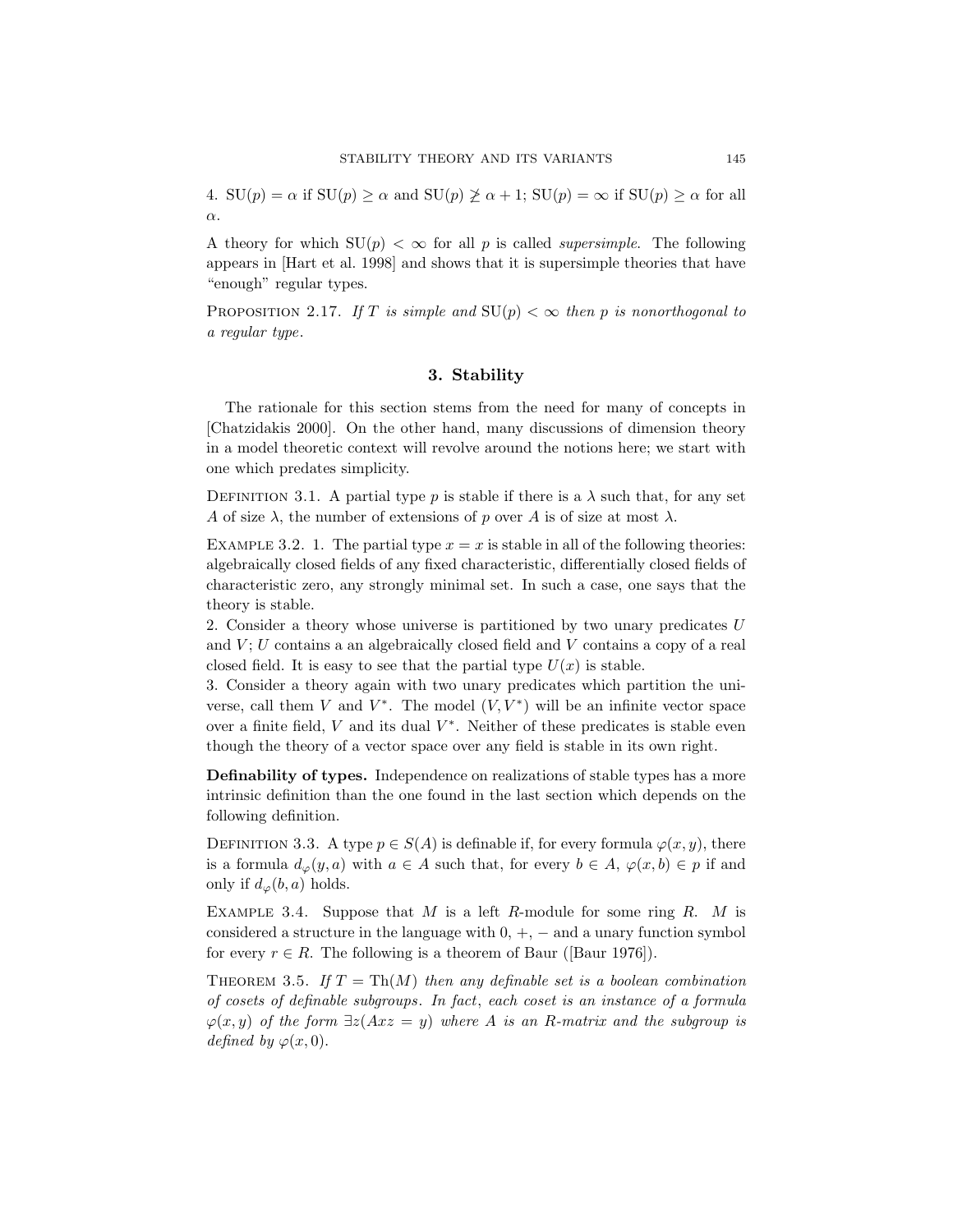Now if p is a type over M and  $\varphi(x, y) = \exists z(Axz = y)$  then the  $\varphi$ -definition  $d_{\varphi}$  is

1. false, if p does not contain an instance of  $\varphi$  and

2.  $\varphi(b, y)$ , if  $\varphi(x, c) \in p$  for some  $c \in M$  and  $\varphi(b, c)$  holds for some  $b \in M$ .

Here are two key equivalences to the notion of a stable type.

THEOREM 3.6. The following are equivalent:

1. p is a stable type.

2. There is no formula  $\varphi(x, y)$  and realizations  $a_i$  of p and elements  $b_i$  for  $i \in \omega$ such that  $\varphi(a_i, b_j)$  holds if and only if  $i < j$ .

3. Every extension of p is definable.

In a stable theory or for a stable type, nonforking and the definability of types are very closely related.

FACT 3.7. If  $q \in S(B)$  is a stable type and  $A \subseteq B$  then q does not divide over A if and only if q is defined almost over A.

COROLLARY 3.8. If  $q$  is a stable type then  $q$  does not divide over a set of size at most  $|T|$ .

COROLLARY 3.9. Stable theories are simple.

Stability has added advantages over simplicity and this is no more evident than in the notion of multipicity.

DEFINITION 3.10. If  $p \in S(A)$  then the multiplicity of p is the supremum, if it exists, over all B,  $A \subseteq B$  of  $|\{q \in S(B) : q$  is a nonforking extension of  $p\}|$ .

FACT 3.11. A type  $p$  is stable if and only if every extension of  $p$  has bounded multiplicity and does not divide over a set of size  $|T|$ .

A stable type with multiplicity one is called stationary. A stable type over a model is stationary.

For the rest of this paper, I will assume that we are working inside a stable type p. All of the forking technology discussed in the previous section goes through in this context. If the reader likes, there is no real loss in assuming that the ambient theory is simple.

## The canonical base

DEFINITION 3.12. 1. If  $\varphi(x, a)$  defines X then the canonical parameter of X, written  $\lceil \varphi(x, a) \rceil$  or just  $\lceil \varphi \rceil$ , is the element of  $M^{eq}$ ,  $a/E_{\varphi}$ , where  $E_{\varphi}(x, y) :=$  $\forall z(\varphi(z,x) \longleftrightarrow \varphi(z,y)).$ 

2. For a stationary type p, the canonical base of p,  $Cb(p) = \text{dcl}(\lceil d_{\varphi} \rceil : \varphi)$ .

The canonical base of a stationary type  $p$  has many properties.

FACT 3.13. Suppose that p is a stationary type and  $\bf{p}$  is the nonforking extension of p to a large saturated model M.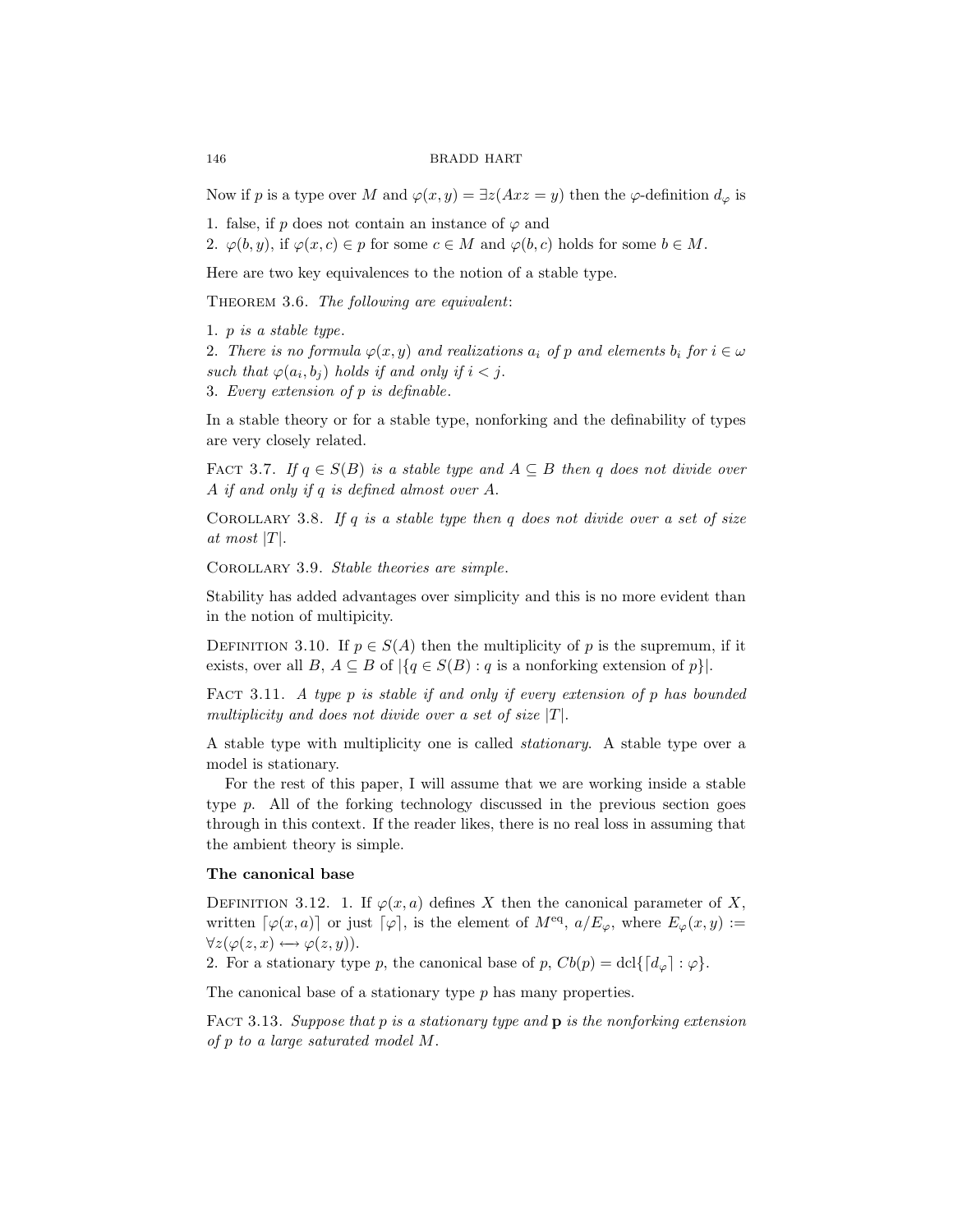- 1. p does not fork over  $Cb(p)$ .
- 2.  $Cb(p)$  is the unique subset C of  $M^{eq}$  such that for all automorphisms  $\sigma$  of M,
- σ fixes C if and only if σ fixes **p**.
- 3.  $Cb(p)$  is contained in the definable closure of any Morley sequence in  $p$ .

It is immediate that if T has elimination of imaginaries and is stable then the canonical base of any stationary type lies in  $M$  not  $M<sup>eq</sup>$ .

1-based theories and types. In this last subsection, we make an attempt to tie together many of the concepts from this paper. Additionally, the Theorem below is used critically in [Chatzidakis 2000] where the concepts are discussed in more detail.

DEFINITION 3.14. 1. If  $p \in S(C)$  and A is a set of realizations of p we will write  $\overline{A}$  for acl<sup>eq</sup>( $A \cup C$ ).

2.  $p \in S(C)$  is 1-based if for every set A of realizations of p and every model M containing  $A, Cb(A/M) \subseteq \overline{A}$ .

FACT 3.15.  $p \in S(C)$  is 1-based if and only if for every pair A and B of sets of realizations of p,  $\bar{A} \cup \bar{A} \cap \bar{B}$ .

REMARKS 3.16. As the previous fact points out, 1-based types have an independence relation which is as simple as possible. The terminology "1-based" stems from the fact that in general, for a stationary type, the canonical base lies in the closure of any Morley sequence in the type; for 1-based types, the canonical base of any extension lies in the closure of a single realization of the type.

Example 3.17. 1. A modular, strongly minimal set is 1-based. 2. Any complete theory of modules is 1-based.

DEFINITION 3.18. If G is the set of realizations of a partial type  $p$  then we say G is a stable group if there is a definable, binary function  $*$  so that  $(G, *)$  is a group.

REMARKS 3.19. A stable group may have more structure than just a group structure; for example, by the previous definition, a field is a stable group.

The following Theorem, found in [Hrushovski and Pillay 1987], shows how the strong model theoretic assumptions we have mentioned in this section impact on the definable sets in a stable group.

THEOREM 3.20. A type-definable group  $G$  is stable and 1-based if and only if every definable subset is equivalent to a boolean combination of cosets of definable subgroups of  $G<sup>n</sup>$  for some n.

## References

<sup>[</sup>Baldwin and Lachlan 1971] J. T. Baldwin and A. H. Lachlan, "On strongly minimal sets", J. Symbolic Logic 36 (1971), 79–96.